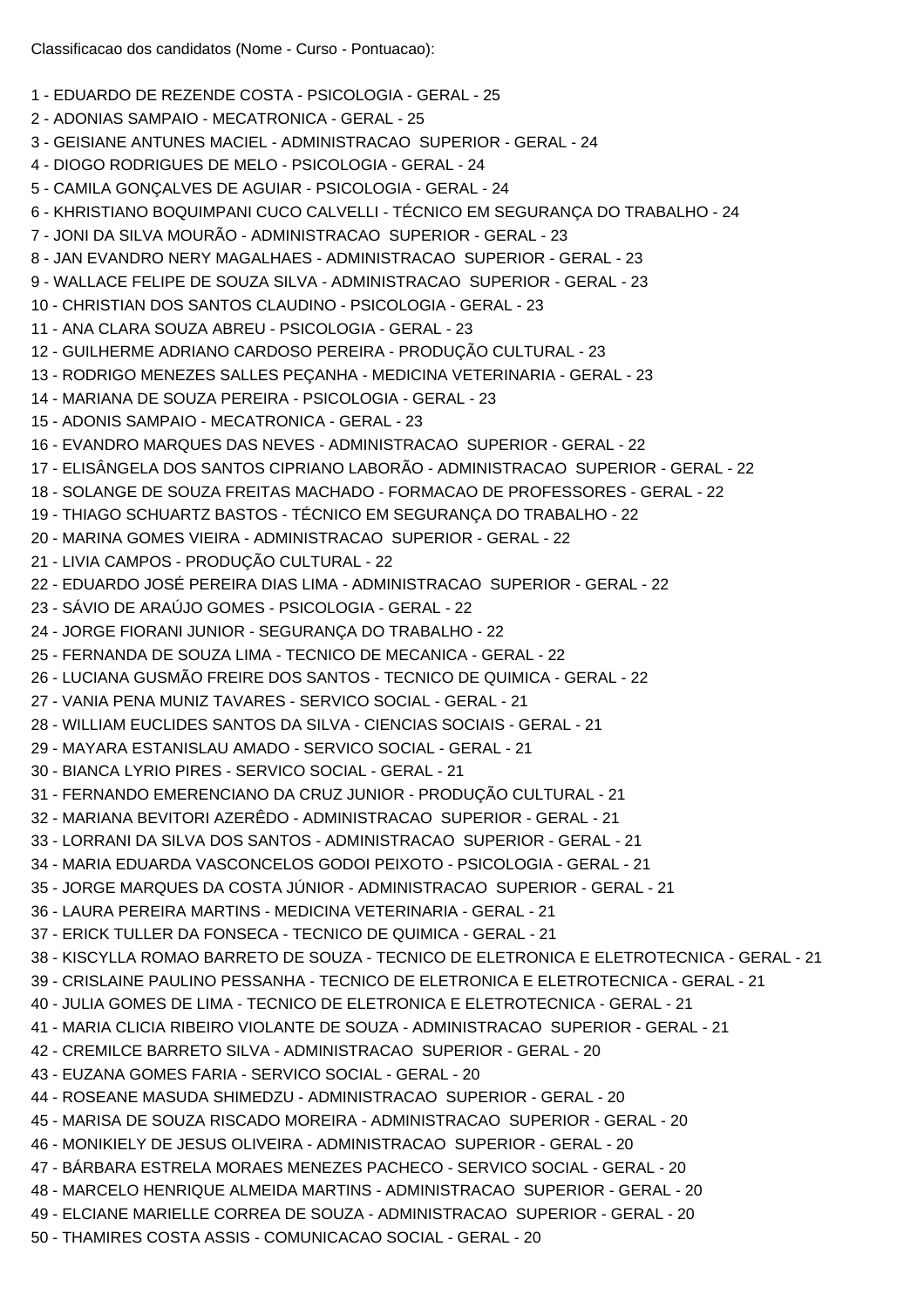```
51 - JOCIELLEN DA SILVA BATISTA - PSICOLOGIA - GERAL - 20
52 - ANA CLARA MENEZES DE AZEVEDO - COMUNICACAO SOCIAL - GERAL - 20
53 - DAVI CAETANO PAES SILVA - EDIFICACOES - GERAL - 20
54 - NATHAN ANDRADE DA FONSECA SANTOS - MECATRONICA - GERAL - 20
55 - AMANDA RANGEL DE MOURA - AUTOMACAO - GERAL - 20
56 - MARIANA SANTANA PINTO OLIVEIRA - EDIFICACOES - GERAL - 20
57 - PATRICIA FABIANA PEREIRA GOMES - SERVICO SOCIAL - GERAL - 19
58 - DALISTON BATISTA DA COSTA - SERVICO SOCIAL - GERAL - 19
59 - CLEBER DE ALMEIDA CRUZ - PRODUÇÃO CULTURAL - 19
60 - INGRID PEREIRA DA SILVA APRIGIO FERNANDES - SERVICO SOCIAL - GERAL - 19
61 - MICHELE MADUREIRA GONÇALVES DE SOUZA - LOGISTICA SUPERIOR - GERAL - 19
62 - ADRIANO SANTOS DE OLIVEIRA - EDIFICACOES - GERAL - 19
63 - MARILIA CAVALCANTE RAMOS - CIENCIAS CONTABEIS - GERAL - 19
64 - MARCYDA PAINS BARBOSA LESSA - TECNICO EM SEGURANÇA DO TRABALHO - 19
65 - STEPHANIE DE MATOS BARREIRA VELASQUEZ - LOGISTICA TECNICO - GERAL - 19
66 - ROQUE FELIX SOUZA SILVA - ADMINISTRACAO SUPERIOR - GERAL - 19
67 - ANGÉLICA VIRGÍLIO DA COSTA - SERVICO SOCIAL - GERAL - 19
68 - AMANDA NEVES RASTRELLI - PSICOLOGIA - GERAL - 19
69 - LAIS DE OLIVEIRA MONTEIRO - COMUNICACAO SOCIAL - GERAL - 19
70 - FLAVIANA LISBOA LIMA DIAS - LOGISTICA TECNICO - GERAL - 19
71 - MISSLENY VIEIRA SOUZA SALES - ADMINISTRACAO SUPERIOR - GERAL - 19
72 - MARTA MARIA DE ANDRADE SILVA - LOGISTICA TECNICO - GERAL - 19
73 - MATHEUS MAIA DA SILVA - ADMINISTRACAO SUPERIOR - GERAL - 19
74 - DAYANE DE SOUZA VARGAS - PRODUÇÃO CULTURAL - 19
75 - AMANDA GOMES GONÇALVES AREIAS - LOGISTICA TECNICO - GERAL - 19
76 - SONIA PHILIPPI BORGES - PSICOLOGIA - GERAL - 18
77 - MARIA NICE DA SILVA RIBEIRO - SERVICO SOCIAL - GERAL - 18
78 - MARIA MÁRCIA PEREIRA DE MOURA. - SERVICO SOCIAL - GERAL - 18
79 - MARIA APARECIDA GOMES - SERVICO SOCIAL - GERAL - 18
80 - RAQUEL GOMES DEVEZA - SERVICO SOCIAL - GERAL - 18
81 - NELINHA DA COSTA CRUZ - SERVICO SOCIAL - GERAL - 18
82 - VALDINÉA DE OLIVEIRA CAETANO - EDIFICACOES - GERAL - 18
83 - PAULO SÉRGIO RIBEIRO JUNIOR - TÉCNICO EM SEGURANÇA DO TRABALHO - 18
84 - TATIANA CORREA GARUBA PAULO - PSICOLOGIA - GERAL - 18
85 - CHARLENE MONTEIRO CORRÊA DE OLIVEIRA - ADMINISTRACAO SUPERIOR - GERAL - 18
86 - PATRICIA FERREIRA DA SILVA - ADMINISTRACAO SUPERIOR - GERAL - 18
87 - ANDREA VIRGILIO COSTA ALVES - RECURSOS HUMANOS - GERAL - 18
88 - LARISSA GANIEL MOREIRA - SERVICO SOCIAL - GERAL - 18
89 - NATÁLIA LIAL ROSADO - ADMINISTRACAO SUPERIOR - GERAL - 18
90 - YURY MARTINS CABRAL - ADMINISTRACAO SUPERIOR - GERAL - 18
91 - RANNA CAROLINA DOS SANTOS CUNHA - PSICOLOGIA - GERAL - 18
92 - ISABELA SOUZA DA COSTA OLIVEIRA - TÉCNICO EM SEGURANÇA DO TRABALHO - 18
93 - DRIELLE NEVES VIEIRA - PSICOLOGIA - GERAL - 18
94 - CAMILA ALVES MIRANDA PENA - ADMINISTRACAO SUPERIOR - GERAL - 18
95 - SABRINA DOLOR DE SOUZA - TECNICO DE MECANICA - GERAL - 18
96 - BETÂNIA GONÇALVES LEAL - SERVICO SOCIAL - GERAL - 18
97 - LOHANE CASTRO FERRELI DE OLIVEIRA - ADMINISTRACAO SUPERIOR - GERAL - 18
98 - STELLA GIOIA BRANCO - MEDICINA VETERINARIA - GERAL - 18
99 - RAISSA BARBOSA COUTINHO - PSICOLOGIA - GERAL - 18
100 - WISLEY ARAUJO DE LIMA ALMEIDA - ADMINISTRACAO SUPERIOR - GERAL - 18
101 - SAVIO MACHADO DE CASTRO - MECATRONICA - GERAL - 18
102 - VIVIANE MARTINS SEREJO - SERVICO SOCIAL - GERAL - 18
```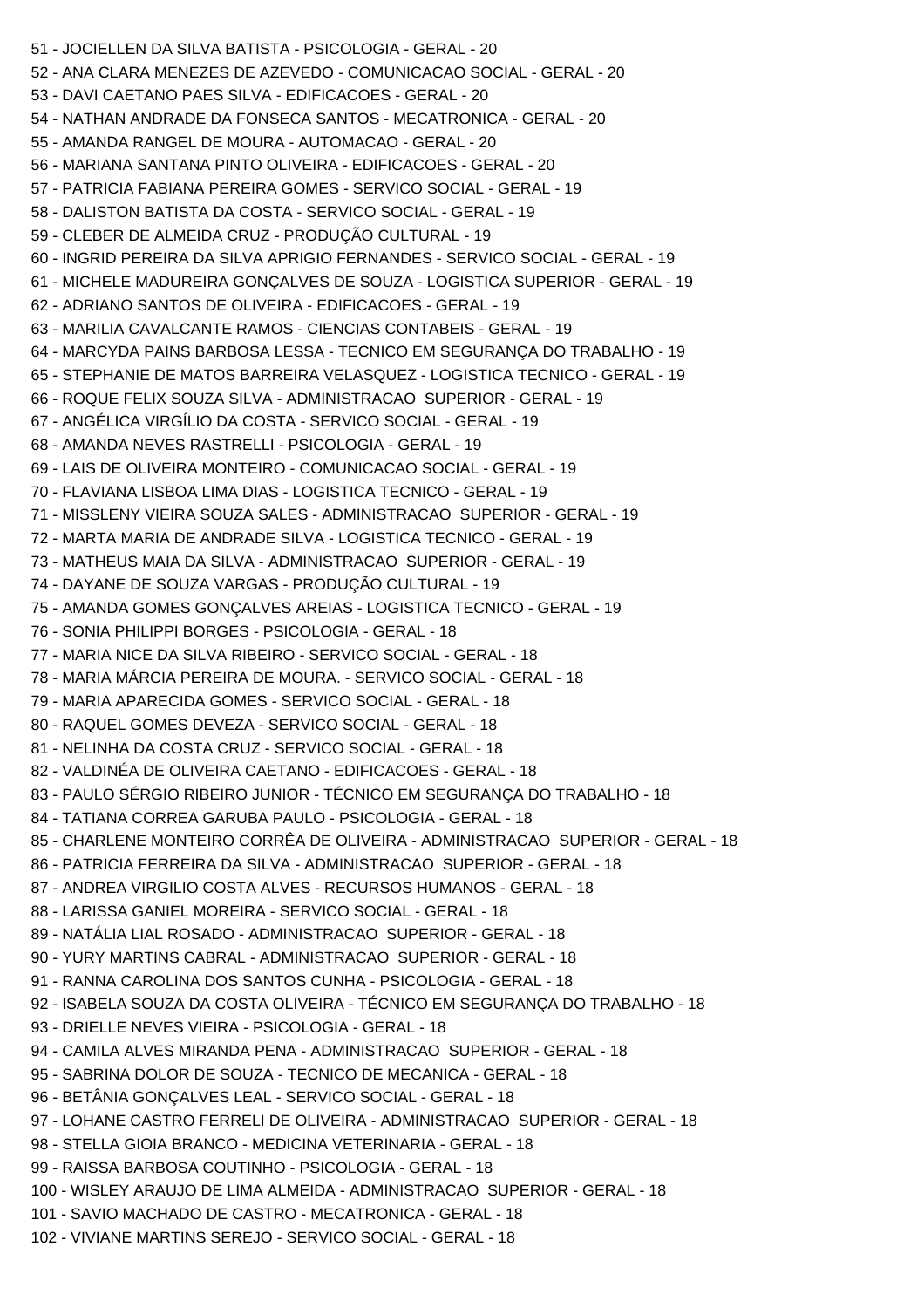103 - RAQUEL CHAVES GOMES - RECURSOS HUMANOS - GERAL - 18 104 - JESSICA MARINHO BRITO - LOGISTICA TECNICO - GERAL - 18 105 - ANA CLÁUDIA CARDOSO NUNES - TECNICO DE MECANICA - GERAL - 18 106 - ELIZABETH TEODORO RAMOS - PSICOLOGIA - GERAL - 17 107 - MÁRCIA EMMA DE FREITAS STEFANON - SERVICO SOCIAL - GERAL - 17 108 - ISMENIA DE OLIVEIRA MIRANDA - SERVICO SOCIAL - GERAL - 17 109 - ELVIRA LUNIERE SANTIAGO RODRIGUES - SERVICO SOCIAL - GERAL - 17 110 - MOACY PAULA NEVES - TÉCNICO DE SEGURANÇA DO TRABALHO - 17 111 - LILIAN CAETE MELLO DA COSTA - SERVICO SOCIAL - GERAL - 17 112 - ROSAMAURA NUNES DA CONCEIÇÃO - SUPERIOR DE RADIOLOGIA - GERAL - 17 113 - IZAQUIEL PEREIRA DA SILVA - SERVICO SOCIAL - GERAL - 17 114 - ANA PAULA NUNES DE CASTRO - SERVICO SOCIAL - GERAL - 17 115 - MERE SUELI ALVES SILVEIRA - SERVICO SOCIAL - GERAL - 17 116 - ZILDA NASCIMENTO DA SILVA - SERVICO SOCIAL - GERAL - 17 117 - DANIELE SILVA PREGIONI - ADMINISTRACAO SUPERIOR - GERAL - 17 118 - CRISTIANE DE SOUZA NASCIMENTO - TÉCNICO EM SEGURANÇA DO TRABALHO - 17 119 - DEIVIANE DOS SANTOS SILVA MEZZALIRA - SERVICO SOCIAL - GERAL - 17 120 - JONATHAN DA SILVA SOARES - ADMINISTRACAO SUPERIOR - GERAL - 17 121 - FERNANDA ARAGÃO DA SILVA - ADMINISTRACAO SUPERIOR - GERAL - 17 122 - ANA LUIZA DA SILVA SANTOS - ADMINISTRACAO SUPERIOR - GERAL - 17 123 - FABÍOLA GONÇALVES RIBEIRO - ADMINISTRACAO SUPERIOR - GERAL - 17 124 - LUCAS PINTO LIMA - MECATRONICA - GERAL - 17 125 - POLLYANA DONARIO VALLORY - SERVICO SOCIAL - GERAL - 17 126 - THAÍS TEREZA DA SILVA - TELECOMUNICACOES SUPERIOR - GERAL - 17 127 - HUANNA VASCONCELLOS ALVAREZ MELON - AUTOMACAO - GERAL - 17 128 - ARMINDO ALVES FIGUEIREDO NETO - ADMINISTRACAO SUPERIOR - GERAL - 17 129 - CAIO ANDRADE MANHÃES - TECNICO DE ELETRONICA E ELETROTECNICA - GERAL - 17 130 - WALACE JUNIO FREITAS RIBEIRO BARCELOS - MECATRONICA - GERAL - 17 131 - LAÍS JANNOTTI PINHEIRO COTRIM - TECNICO DE QUIMICA - GERAL - 17 132 - ALÉXIA JUNGER PINTO - LOGISTICA TECNICO - GERAL - 17 133 - ORDELINA DE MORAIS SIMÕES - PSICOLOGIA - GERAL - 16 134 - HANRIETTE CASTRO DASILV FERREIRA - ADMINISTRACAO SUPERIOR - GERAL - 16 135 - FERNANDA ALMEIDA SARDINHA - LOGISTICA TECNICO - GERAL - 16 136 - FABIO MARINHO OLIVEIRA - EDIFICACOES - GERAL - 16 137 - LIDIANE MOTTA DE OLIVEIRA - ADMINISTRACAO SUPERIOR - GERAL - 16 138 - SUZEN HELLEN AMADO RIBEIRO SILVA - TECNICO DE ENFERMAGEM - GERAL - 16 139 - ROBERTA DA SILVA CURVELO - RECURSOS HUMANOS - GERAL - 16 140 - CAROLINA DOS SANTOS PESSANHA - SERVICO SOCIAL - GERAL - 16 141 - MIKAEL DA SILVA RIBEIRO CHIARETTI - LOGISTICA - 16 142 - ADRIANE MENDES CONCEIÇÃO - PSICOLOGIA - GERAL - 16 143 - GISELE PESSANHA DE MENEZES - RECURSOS HUMANOS - GERAL - 16 144 - PATRICIA RANGE CAMPOS - PSICOLOGIA - GERAL - 16 145 - NATÁLIA LADEIRA RIBEIRO - ADMINISTRACAO SUPERIOR - GERAL - 16 146 - PETERSON MATIAS RIBEIRO SANTANA - ADMINISTRACAO SUPERIOR - GERAL - 16 147 - CAROLINA DA SILVA FREIRE - SERVICO SOCIAL - GERAL - 16 148 - GABRIEL COELHO ALVAREZ PARADA - PUBLICIDADE E PROPAGANDA - 16 149 - DIULIANI FERREIRA MACHADO VIEIRA - CIENCIAS CONTABEIS - GERAL - 16 150 - SAMARA MOREIRA CUNHA - ADMINISTRACAO SUPERIOR - GERAL - 16 151 - KISSILA NOGUEIRA LIMA DA SILVA - TECNICO DE QUIMICA - GERAL - 16 152 - CLÁUDIO CAMPOS DA SILVA JUNIOR - TECNICO DE MECANICA - GERAL - 16 153 - NATHALIE FRANCYS ALARCON FLORES - AUTOMACAO - GERAL - 16 154 - MATHEUS GUIMARÃES PEIXOTO DE SOUSA - TECNICO DE MECANICA - GERAL - 16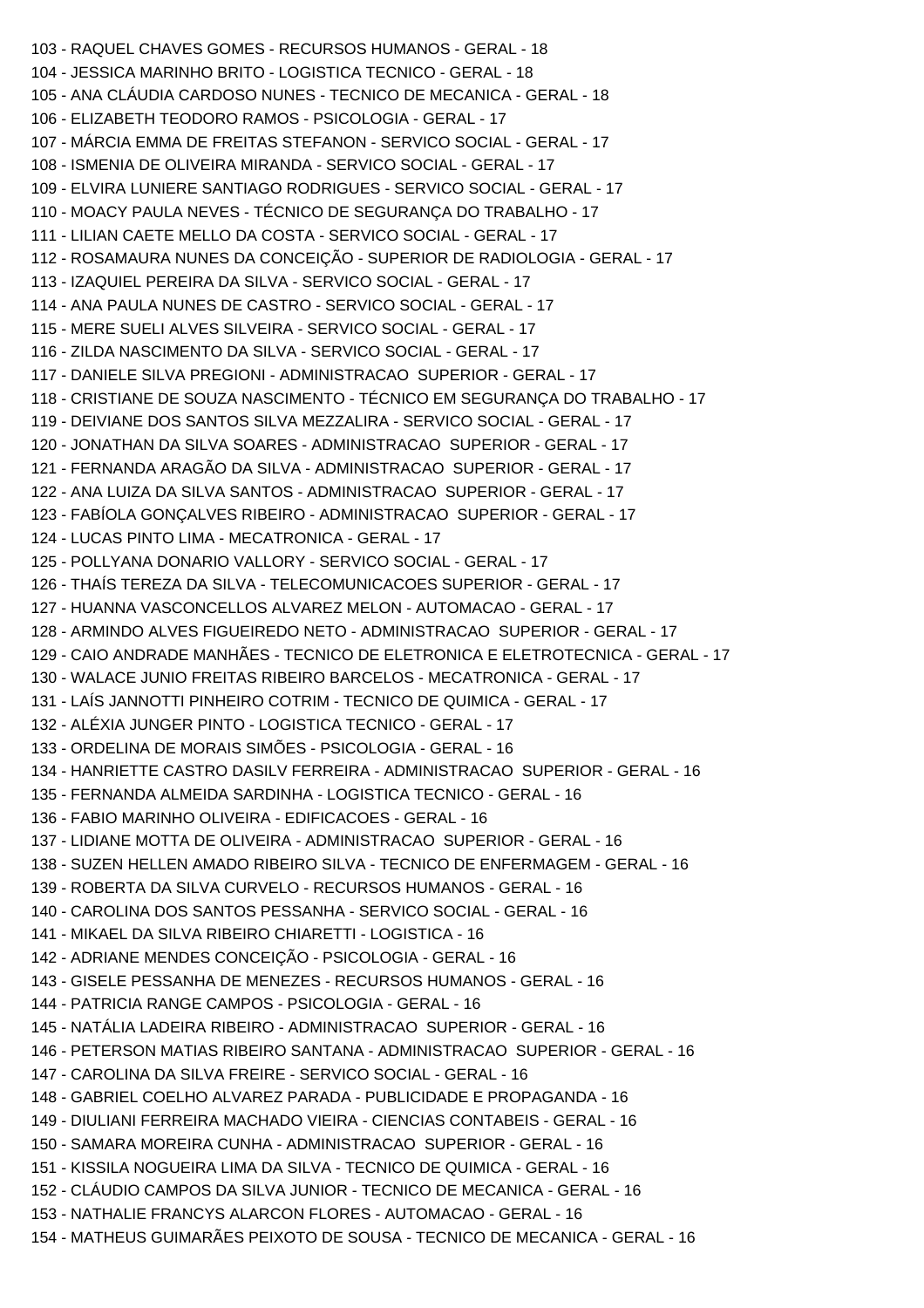155 - MARCIA VALÉRIA MOTTA JUNGER PINTO - SERVICO SOCIAL - GERAL - 15 156 - MÁRCIA VALÉRIA OLIVEIRA DA SILVA ALBINO - SERVICO SOCIAL - GERAL - 15 157 - VALÉRIA CRISTINA CORRÊA - TÉCNICO EM MEIO AMBIENTE - 15 158 - RENATA PEREIRA PONTES CARDOSO - LOGISTICA TECNICO - GERAL - 15 159 - ANA CATARINA SILVA BERBERT LOUZADA - SERVICO SOCIAL - 15 160 - LUCIANA DA SILVA GUSMÃO - TÉCNICO DE SAÚDE E SEGURANÇA DO TRABALHO - 15 161 - MARIANA DE AZEREDO PINTO - PSICOLOGIA - GERAL - 15 162 - LUCIMAR DO AMARAL CRELIER - PSICOLOGIA - GERAL - 15 163 - BEATRIZ DA SILVA SANTOS - LOGISTICA TECNICO - GERAL - 15 164 - LEIRIANA FERREIRA SILVA - PSICOLOGIA - GERAL - 15 165 - JEFERSON LUIZ VENANCIO MAIA - LOGISTICA TECNICO - GERAL - 15 166 - MAYARA MOTTA DE OLIVEIRA - ADMINISTRACAO SUPERIOR - GERAL - 15 167 - THAÍS LEITE DE OLIVEIRA VIANA - ADMINISTRACAO SUPERIOR - GERAL - 15 168 - ANGELICA OLIVEIRA DE SOUZA - ADMINISTRACAO SUPERIOR - GERAL - 15 169 - DANIEL CAFIERO RANGEL PEIXOTO - LOGISTICA TECNICO - GERAL - 15 170 - BEATRIZ MUNIZ DE ALMEIDA SANTOS - SERVICO SOCIAL - GERAL - 15 171 - BARBARA BASTOS DA COSTA - AUTOMACAO - GERAL - 15 172 - MAÍRA NEVES DE MENDONÇA - EDIFICACOES - GERAL - 15 173 - ZAIRA DOS SANTOS VELOZO - ADMINISTRACAO TECNICO - GERAL - 15 174 - BEATRIZ PIRES TEBALDI FELIX - COMUNICACAO SOCIAL - GERAL - 15 175 - FLÁVIA RIBEIRO DA COSTA CARDOSO - TÉCNICO MEIO AMBIENTE - 15 176 - DAPHYNE MUNIZ BRUMATTI COSTA - PSICOLOGIA - GERAL - 15 177 - MARCELA NOGUEIRA PIMENTEL - TECNICO DE QUIMICA - GERAL - 15 178 - EDNILZA DA SILVA AÇUCENA - SERVICO SOCIAL - GERAL - 14 179 - ANA MARIA ROMEIRO - TECNICO DE ENFERMAGEM - GERAL - 14 180 - JACQUELINE DA SILVEIRA SALES - SERVICO SOCIAL - GERAL - 14 181 - MARTA PERLA SOARES VIANA - SERVICO SOCIAL - GERAL - 14 182 - ANDREIA DO NASCIMENTO MACHADO - TECNICO DE ENFERMAGEM - GERAL - 14 183 - MOISES MARTINS VITORINO - ADMINISTRACAO SUPERIOR - GERAL - 14 184 - WELDER RODRIGUES LEMOS - RECURSOS HUMANOS - GERAL - 14 185 - ELEIZIANE SANTOS NOGUEIRA - TÉCNICO EM MEIO AMBIENTE - 14 186 - DEYVERSON LUAN DO DESTERRO LACERDA - TÉCNICO SEGURANÇA DO TRABALHO - 14 187 - CAMILA VACCARI RAMOS - SERVICO SOCIAL - GERAL - 14 188 - CINTIA DA SILVA PAIXÃO - ADMINISTRACAO SUPERIOR - GERAL - 14 189 - PEDRO AUGUSTO DO NASCIMENTO MARTINS ASSUNPÇÃO - PRODUÇÃO CULTURAL - 14 190 - GIULIA HANNA PACHECO ALVES - TECNICO SEGURANÇA DO TRABALHO - 14 191 - IURI DUTRA SANTOS - ADMINISTRACAO SUPERIOR - GERAL - 14 192 - TAYNÁ KRIZIA PEREIRA DA SILVA - TÉCNICO EM RH - 14 193 - PEDRO DE OLIVEIRA SCHUARTZ - TÉCNICO EM SEGURANÇA DO TRABALHO - 14 194 - THAIS GONÇALVES QUINTANILHA - LOGISTICA TECNICO - GERAL - 14 195 - BRUNO DA SILVA NASCIMENTO - AUTOMACAO - GERAL - 14 196 - JEZREEL RODRIGUES DA COSTA - TECNICO DE MECANICA - GERAL - 14 197 - DENNER HOTZ LIDUINO DE SOUZA - TECNICO DE MECANICA - GERAL - 14 198 - MILEIDE DOS SANTOS MACENO - TECNICO DE MECANICA - GERAL - 14 199 - KELLY RIBEIRO DIAS - SERVICO SOCIAL - GERAL - 13 200 - MARIA CÉLIA SANTIAGO - SERVICO SOCIAL - GERAL - 13 201 - MARIA DA GLORIA LIMA LAMÓGLIA - TECNICO DE ENFERMAGEM - GERAL - 13 202 - JAILTON DE OLIVEIRA CONCEIÇAO - SERVICO SOCIAL - GERAL - 13 203 - DALVA ALVES DOS SANTOS - PSICOLOGIA - GERAL - 13 204 - CLÁUDIA MÁRCIA DA ROSA VELASCO - FORMACAO DE PROFESSORES - GERAL - 13 205 - GENAINA ROSANE DOS SANTOS - PSICOLOGIA - GERAL - 13 206 - ANA CARLA ARAUJO REZENDE FERRAZ - FORMACAO DE PROFESSORES - GERAL - 13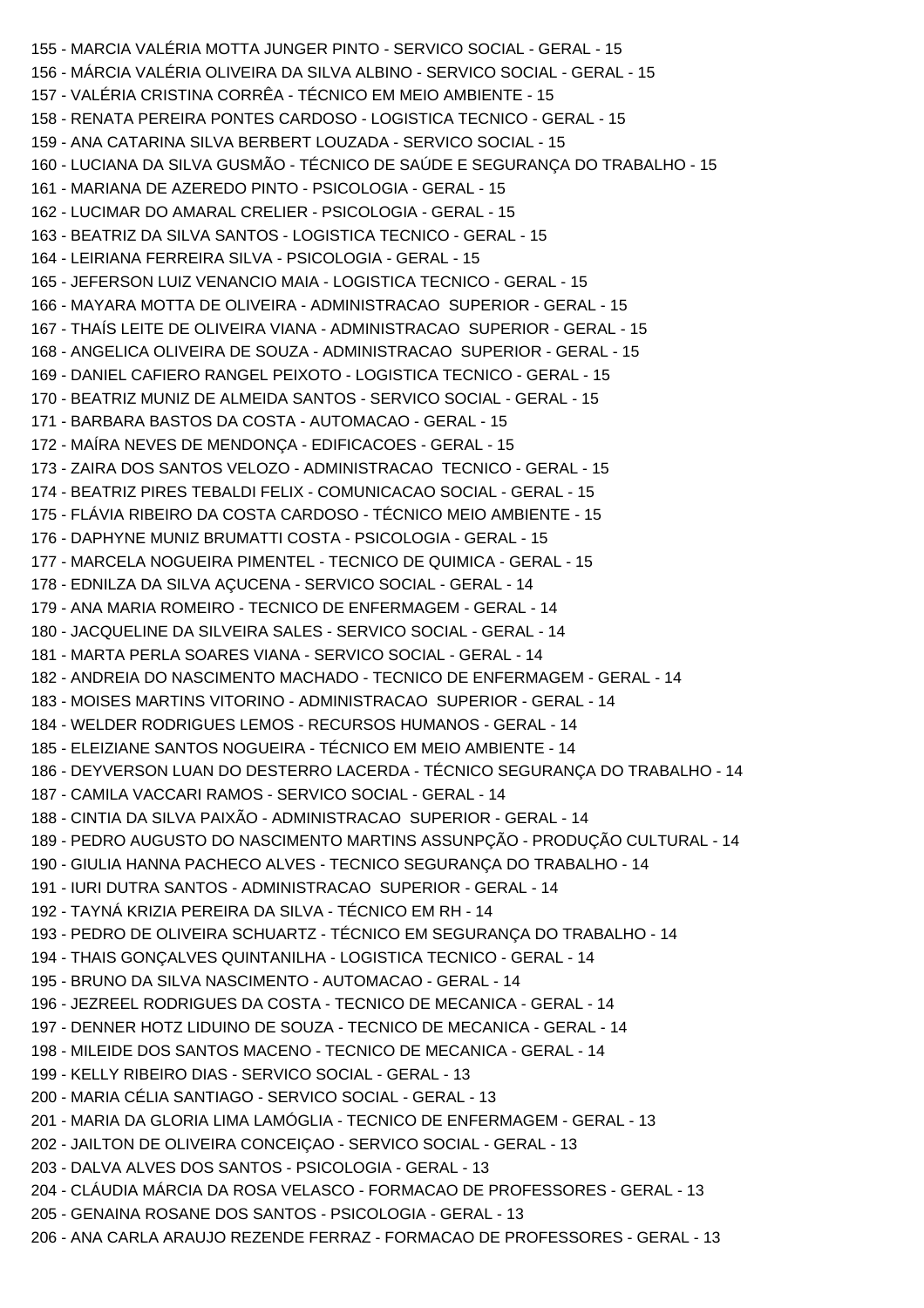207 - EDINALVA RANGEL PACHECO BITTENCOURT - PSICOLOGIA - GERAL - 13 208 - FERNANDA AGUIAR CARVALHO - SERVICO SOCIAL - 13 209 - ALAN MARCONDES TEIXEIRA - CIENCIAS SOCIAIS - GERAL - 13 210 - MARCIANA SANTANA DA PAIXAO - CIENCIAS CONTABEIS - GERAL - 13 211 - THIAGO DIAS BRAGA - TECNICO DE MECANICA - GERAL - 13 212 - ANATALITA SANTUCHI DA SILVA - TECNICO DE MECANICA - GERAL - 13 213 - MAYANA MONTEIRO MACHADO - ADMINISTRACAO SUPERIOR - GERAL - 13 214 - DEBORA ROMANO DOS SANTOS - SERVICO SOCIAL - GERAL - 13 215 - BRUNA RODRIGUES LIMA - TECNICO DE ENFERMAGEM - GERAL - 13 216 - GERSON MOREIRA MELO - TECNICO DE MECANICA - GERAL - 13 217 - BETÂNIA BELAN DA SILVA - PSICOLOGIA - GERAL - 13 218 - TATIANA MANCEBO BARROS - TECNICO DE QUIMICA - GERAL - 13 219 - DIOVANE DE JESUS SILVA - ADMINISTRACAO SUPERIOR - GERAL - 13 220 - JACKSON FONSECA TAVARES - MECATRONICA - GERAL - 13 221 - TAISA APARECIDA RODRIGUES SANTOS - PSICOLOGIA - GERAL - 13 222 - MARIA CAROLINA KOK MATTOS GARCIA - ADMINISTRACAO SUPERIOR - GERAL - 13 223 - LAIS SANTANA DE ALMEIDA - RECURSOS HUMANOS - GERAL - 13 224 - ANA CAROLINA BRITO DE FARIAS - TÉCNICO SEGURANÇA DO TRABALHO - 13 225 - GEAN BARROS LARANJEIRA DA SILVA - AUTOMACAO - GERAL - 13 226 - AFONSO DA ROCHA PEREIRA - EDIFICACOES - GERAL - 13 227 - IAGO DE BARCELOS TAVARES - MECATRONICA - GERAL - 13 228 - ARIANE BRAZ GONÇALVES - TECNICO DE MECANICA - GERAL - 13 229 - LUIG RIBEIRO SANTOS - TECNICO DE ELETRONICA E ELETROTECNICA - GERAL - 13 230 - PEDRO VIANA DA SILVA MAGALHÃES - MECATRONICA - GERAL - 13 231 - AMÉLIA RITA CONCEIÇÃO SANTOS - SERVICO SOCIAL - GERAL - 12 232 - MARIA DE LOURDES DA SILVA - TECNICO DE QUIMICA - GERAL - 12 233 - LUMA ALEIXO COELHO - PRODUÇÃO CULTURAL - 12 234 - TATIANE PAIVA DE OLIVEIRA - EDIFICACOES - GERAL - 12 235 - SAYONARA MOREIRA DA SILVA - EDIFICACOES - GERAL - 12 236 - AYLLA BARROS MARINS - PSICOLOGIA - GERAL - 12 237 - LUDMILLA AZEVEDO RANGEL - PSICOLOGIA - GERAL - 12 238 - BRUNA SALES DA SILVA - RELACOES INTERNACIONAIS - GERAL - 12 239 - BEATRIZ NASCIMENTO DE ALMEIDA - EDIFICACOES - GERAL - 12 240 - THAYNARA CRISTINA DA SILVA CRUZ - PETROLEO E GAS - GERAL - 12 241 - MARLON ALVES NASCIMENTO - TECNICO DE MECANICA - GERAL - 12 242 - DAIARA GONÇALVES CARDOSO - FORMACAO DE PROFESSORES - GERAL - 12 243 - MARCIA SALES - TECNICO DE ENFERMAGEM - GERAL - 11 244 - WILLIAM DOS SANTOS TAVARES - CIENCIAS CONTABEIS - GERAL - 11 245 - NATÁLIA DE JESUS MOTA - CURSO TÉCNICO DE SEGURANÇA DO TRABALHO - 11 246 - ANDRESSA BARCELOS DA COSTA - ADMINISTRACAO SUPERIOR - GERAL - 11 247 - PABLO FELIPE BALBI MIGUEZ - RECURSOS HUMANOS - GERAL - 11 248 - KAREN CRISTINA DOS SANTOS DA CRUZ - RECURSOS HUMANOS - GERAL - 11 249 - VIVIANE ROSA BARROSA - LOGÍSTICA EMPRESARIAL - 11 250 - MICHELLE SOUZA GONÇALVES MARINHO - LOGISTICA TECNICO - GERAL - 11 251 - KELLEN COSTA BARRETO - LOGISTICA TECNICO - GERAL - 11 252 - DAIANE SILVA DOS SANTOS - LOGISTICA TECNICO - GERAL - 11 253 - DABILA FRANCINI DE OLIVEIRA MEDEIROS - PSICOLOGIA - GERAL - 11 254 - ANORIMAR TEIXEIRA RISCADO - LOGISTICA TECNICO - GERAL - 11 255 - CAMILA FROTA JOBIM - TECNICO DE RADIOLOGIA - GERAL - 11 256 - ALINE PEREIRA LEMOS - LOGISTICA TECNICO - GERAL - 11 257 - TATIANA APARECIDA DE OLIVEIRA SOUSA - EDIFICACOES - GERAL - 11 258 - DALILLA MOREIRA OLIVEIRA DA COSTA - SERVICO SOCIAL - GERAL - 11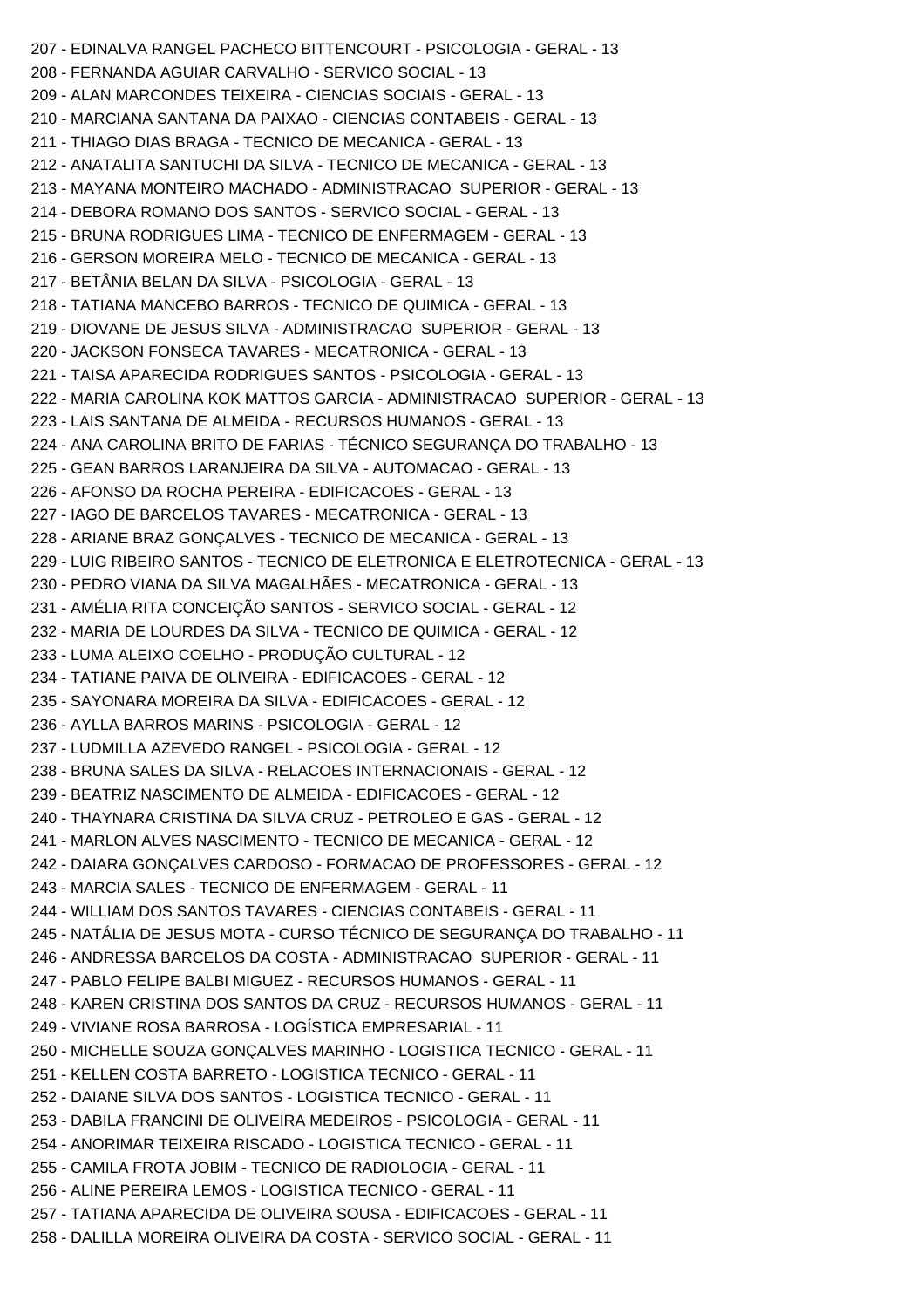259 - BEATRIZ ALVES ROSA - ADMINISTRACAO SUPERIOR - GERAL - 11 260 - CAMILA RANGEL PINTO - ADMINISTRACAO SUPERIOR - GERAL - 11 261 - JULIANA DOS SANTOS BERNARDO - ADMINISTRACAO TECNICO - GERAL - 11 262 - NAYARA PAULA LOURO GONÇALVES - ADMINISTRACAO SUPERIOR - GERAL - 11 263 - WILLIAM FRAGOSO DE MEDEIROS - TECNICO DE MECANICA - GERAL - 11 264 - IGOR BRUM FIGUEIRA - TECNICO DE MECANICA - GERAL - 11 265 - MATHEUS DA CONCEIÇÃO LIMA DE ALMEIDA - TECNICO DE MECANICA - GERAL - 11 266 - MYLENA FERRARI DEBOSAM - FORMACAO DE PROFESSORES - GERAL - 11 267 - GLEIDE SOUZA MAGALHÃES CORRÊA - SERVICO SOCIAL - GERAL - 10 268 - CRISTIANE LIMA DAS NEVES - RECURSOS HUMANOS - GERAL - 10 269 - GILZA FABIANA PIGAIANI VENTURA CURTY - PSICOLOGIA - GERAL - 10 270 - ANA LÚCIA CORDEIRO DA SILVA - TECNICO DE ENFERMAGEM - GERAL - 10 271 - ROSILETI PIRES DA SILVA - ADMINISTRACAO TECNICO - GERAL - 10 272 - FABIANA SANTOS DA SILVA DE OLIVEIRA - PSICOLOGIA - GERAL - 10 273 - MARINES BARBOSA DO NASCIMENTO RIBEIRO - LOGISTICA TECNICO - GERAL - 10 274 - ALYNE DE ARAUJO GUIMARAES - RECURSOS HUMANOS - GERAL - 10 275 - GISELY SILVA RODRIGUES - TECNICO DE RADIOLOGIA - GERAL - 10 276 - GIOVANA MONTEIRO SOARES VIANA - EDIFICACOES - GERAL - 10 277 - LUCILIA BRANDÃO ALVES - SERVICO SOCIAL - GERAL - 10 278 - LUIZ GUSTAVO VERLI - AUTOMACAO - GERAL - 10 279 - MARINA NOGUEIRA - TECNICO DE ENFERMAGEM - GERAL - 9 280 - VALQUÍRIA ANDRADE BUENO MOÇO - PSICOLOGIA - GERAL - 9 281 - IVONE FERREIRA CLEN PREGIONE - SERVICO SOCIAL - GERAL - 9 282 - MARILUCI LEMOS DE SOUZA GRAÇA - GESTAO PUBLICA - GERAL - 9 283 - CLAUDIA ROGERIA CABREIRA DE PAULA - ENSINO MEDIO - 9 284 - SILVANA DE OLIVEIRA TEIXEIRA COUTO - SERVICO SOCIAL - GERAL - 9 285 - REGINALDO CAMPOS BERALDINI - SERVICO SOCIAL - GERAL - 9 286 - ADRIANA RIBEIRO DOS SANTOS - LOGISTICA TECNICO - GERAL - 9 287 - EDILENE DA SILVA SANTOS - LOGISTICA TECNICO - GERAL - 9 288 - TALMA CRISTINA DE SOUZAS - LOGISTICA SUPERIOR - GERAL - 9 289 - EVERTON XAVIER NOGUEIRA - TÉNICO DE SEGURANÇA DO TRABALHO - 9 290 - MARCELLE MIRANDA AIRES DE SOUZA - TECNICO EM SEGURANÇA DO TRABALHO - 9 291 - ELVIS DO AMARAL PINTO - COMUNICACAO SOCIAL - GERAL - 9 292 - VANESSA DA PURIFICAÇÃO SENA - LOGISTICA TECNICO - GERAL - 9 293 - JOSEFA JANE CARDOSO DE LUCENA - SERVICO SOCIAL - GERAL - 8 294 - SILVANIA IZABEL DOS SANTOS - SEGURANÇA DO TRABALHO TECNO - 8 295 - MARIA ANDRÉA MADUREIRA DA COSTA - TECNICO DE ENFERMAGEM - GERAL - 8 296 - DANIEL MAIA DA COSTA - TECNICO DE MECANICA - GERAL - 8 297 - LETÍCIA DOS SANTOS DE OLIVEIRA SILVA - SEGURANÇA DO TRABALHO - 8 298 - KIMILY MARINHO DA SILVA - PSICOLOGIA - GERAL - 8 299 - MARCIA CRISTINA NASCIMENTO MARINHO - PATOLOGIAS CLINICAS - GERAL - 7 300 - ROZILENE DOS SANTOS MENDES - SERVICO SOCIAL - GERAL - 7 301 - DANIELLE ABREU DA CUNHA LEITE - SERVICO SOCIAL - GERAL - 7 302 - MANUELA GOMES DE BARCELOS - TECNICO DE ENFERMAGEM - GERAL - 7 303 - FERNANDA DO ROSÁRIO RAMOS BARAÚNA - LOGISTICA TECNICO - GERAL - 7 304 - ALINE ANTUNES RODRIGUES - RECURSOS HUMANOS - GERAL - 7 305 - ROSANE MONTEIRO CORDEIRO - TECNICO DE ENFERMAGEM - GERAL - 7 306 - THIAGO LIMA DA CONCEIÇÃO - MECATRONICA - GERAL - 7 307 - FRANCIELLEN PEREIRA DE DEUS DIAS - TECNICO DE MECANICA - GERAL - 7 308 - LEILA MARIA DE SOUZA ESTEVES - EDIFICACOES - GERAL - 6 309 - ROSICRER DOS SANTOS MENDES - SERVICO SOCIAL - GERAL - 6 310 - ELMA DE OLIVEIRA DOS SANTOS - LOGISTICA TECNICO - GERAL - 6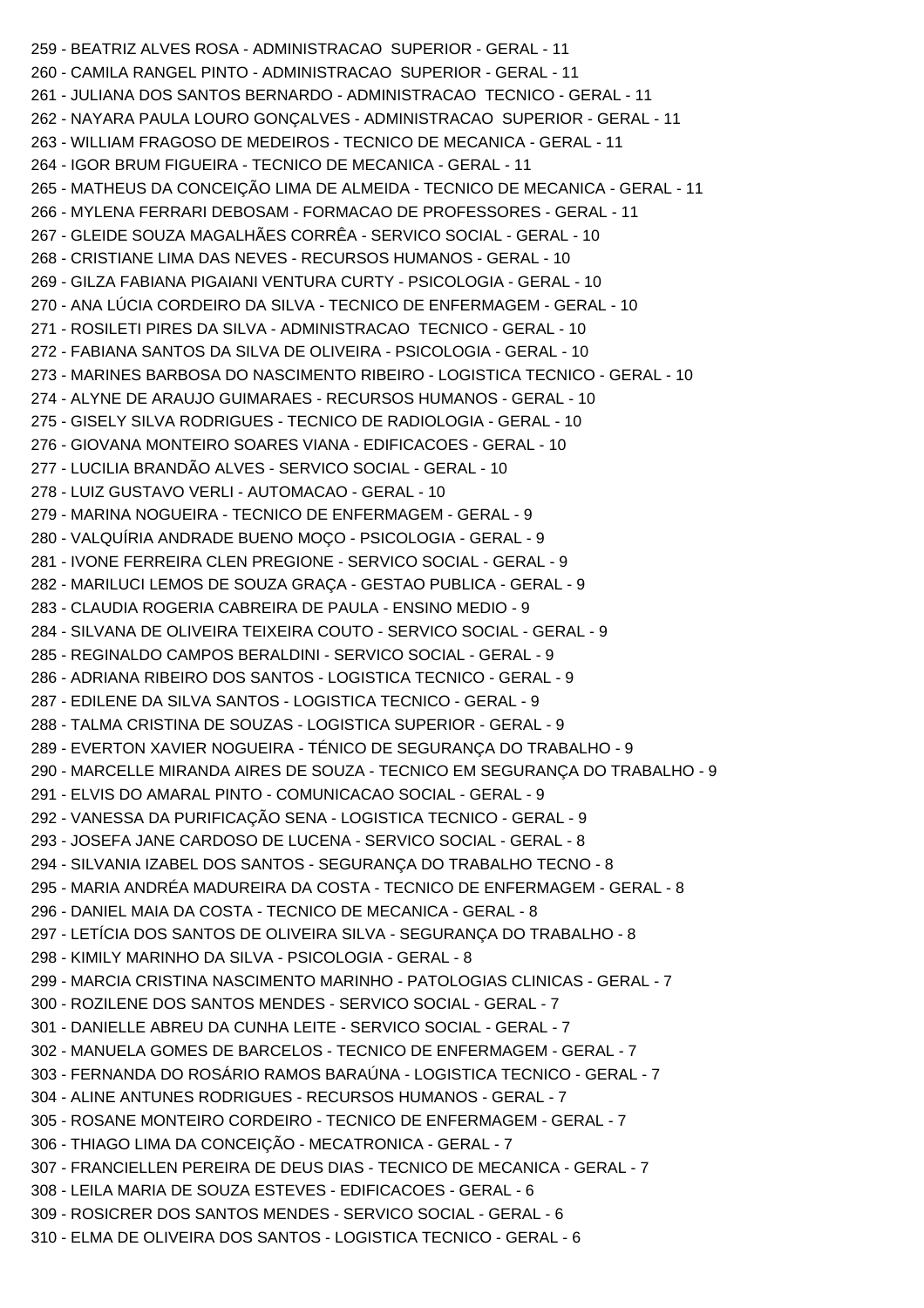```
311 - RAFAEL DA SILVA PEREIRA - LOGISTICA TECNICO - GERAL - 6
312 - SCARLETT DE SOUZA - SEGURANÇA DO TRABALHO - 6
313 - ANDRE LUIZ DE OLIVEIRA MIRANDA - SERVICO SOCIAL - GERAL - 0
314 - JUCILAINE TAVARES SUEIRO VILELA - SERVICO SOCIAL - GERAL - 0
315 - SHIRLEI DA SILVA LUZ - ADMINISTRACAO SUPERIOR - GERAL - 0
316 - ROSANE BALTAZAR DA SILVA DIAS DE OLIVEIRA - LOGISTICA TECNICO - GERAL - 0
317 - SALIANO PEREIRA LOPES FILHO - TECNICO DE MECANICA - GERAL - 0
318 - DENILSON SANTOS SALES - LOGISTICA TECNICO - GERAL - 0
319 - ALZIMERI GONÇALVES CARDOSO - TECNICO DE ENFERMAGEM - GERAL - 0
320 - ALZIMERI GONÇALVES CARDOSO - TECNICO DE ENFERMAGEM - GERAL - 0
321 - ANDREIA LUCIA FERNANDES - LOGISTICA TECNICO - GERAL - 0
322 - SHEILA TEREZA CAMPOS DANTAS - SERVICO SOCIAL - GERAL - 0
323 - ALESSANDRA EMILIA CRUZ MARTINS - PSICOLOGIA - GERAL - 0
324 - RISETH AUXILIADORA FERNANDES DA SILVA - TECNICO DE ELETRONICA E ELETROTECNICA - GERAL - 0
325 - LUCINEA REZENDE DA SILVA - LOGISTICA TECNICO - GERAL - 0
326 - NEIVA PEREIRA DA COSTA - TÈCNICO EM SECRETARIA ESCOLAR - 0
327 - EUCLIDIA BASTOS BARROS PINTO - SERVICO SOCIAL - GERAL - 0
328 - ROBELENE WERNECK - TECNICO EM SEGURANÇA TRABALHO - 0
329 - JANETE DA SILVA SANTANA - CIENCIAS CONTABEIS - GERAL - 0
330 - ALZENIRA DA ROCHA VALERIOTE - SERVICO SOCIAL - GERAL - 0
331 - KAREN TATIANE DO ROSARIO - ADMINISTRACAO SUPERIOR - GERAL - 0
332 - EDSON CASAL FALCÃO - AUTOMACAO - GERAL - 0
333 - MARCILIO MOREIRA LANES - LOGISTICA TECNICO - GERAL - 0
334 - ELIZABETH NICOLAU BRANDÃO LACERDA - TÉCNICO DE SEGURANÇA DO TRABALHO - 0
335 - ADRIANA DE SOUZA LIMA SCHELES - SERVICO SOCIAL - GERAL - 0
336 - MARIA ROSILENE JUVENCIO - EDIFICACOES - GERAL - 0
337 - SILVANA PINTO OLIVEIRA - TECNICO DE ENFERMAGEM - GERAL - 0
338 - TAMARA DA VEIGA MACIEL TOLPIAN DE OLIVEIRA - TECNICO DE ENFERMAGEM - GERAL - 0
339 - IRIS HOLLIGAN PIRES - LOGISTICA SUPERIOR - GERAL - 0
340 - LUCIMAR ANDRADE MONTEIRO - TECNICO DE ENFERMAGEM - GERAL - 0
341 - CHARLENE NUNES GOMES PAIXÃO - PSICOLOGIA - GERAL - 0
342 - SILVIA REGINA DE OLIVEIRA DA COSTA BORGES - TÉCNICO EM SEGURAMÇA DO TRABALHO - 0
343 - MARGARETH ALVES MARTINS - TÉCNICO EM MEIO AMBIENTE - 0
344 - DIANA DE LIMA BRAGA - ADMINISTRACAO TECNICO - GERAL - 0
345 - TIAGO THOMAZ HIPÓLITO - ADMINISTRACAO SUPERIOR - GERAL - 0
346 - GISELE CRISTINA DA SILVA - CURSONAOESP - 0
347 - ANA BEATRIZ GOMES RAMOS - SERVICO SOCIAL - GERAL - 0
348 - EDINALVA GOMES ROSA - ADMINISTRACAO TECNICO - GERAL - 0
349 - ALINE DOS SANTOS NASCIMENTO - SERVICO SOCIAL - GERAL - 0
350 - NORBERTO BACELAR CORRÊA - PRODUÇÃO CULTURAL - 0
351 - LUCIANA CABRAL DA SILVA NEIVA - ADMINISTRACAO TECNICO - GERAL - 0
352 - ALEXANDRE DOS REIS D'AVILA - EDIFICACOES - GERAL - 0
353 - THIAGO ELSTE LIMEIRA - MECATRONICA - GERAL - 0
354 - JEANNE BRAZIL DA SILVA - LOGISTICA - 0
355 - ROSIANE DA SILVA FERNANDES - TECNICO DE ENFERMAGEM - GERAL - 0
356 - SOLANGE DE SOUZA FREITAS MACHADO - FORMACAO DE PROFESSORES - GERAL - 0
357 - DAIANA DA SILVA CORREA RANGEL - SERVICO SOCIAL - GERAL - 0
358 - BIANCA MOREIRA VALLE - PSICOLOGIA - GERAL - 0
359 - ANDERSON GOMES DE FARIA - TECNICO DE MECANICA - GERAL - 0
360 - MAIDA LEITE PACHECO - SERVICO SOCIAL - GERAL - 0
361 - MARIANA BRITTO MARTINS DE OLIVEIRA - TECNICO DE ELETRONICA E ELETROTECNICA - GERAL - 0
362 - DEBORAH MARINHO DE BARROS - TÉCNICO EM SEGURANÇA DO TRABALHO - 0
```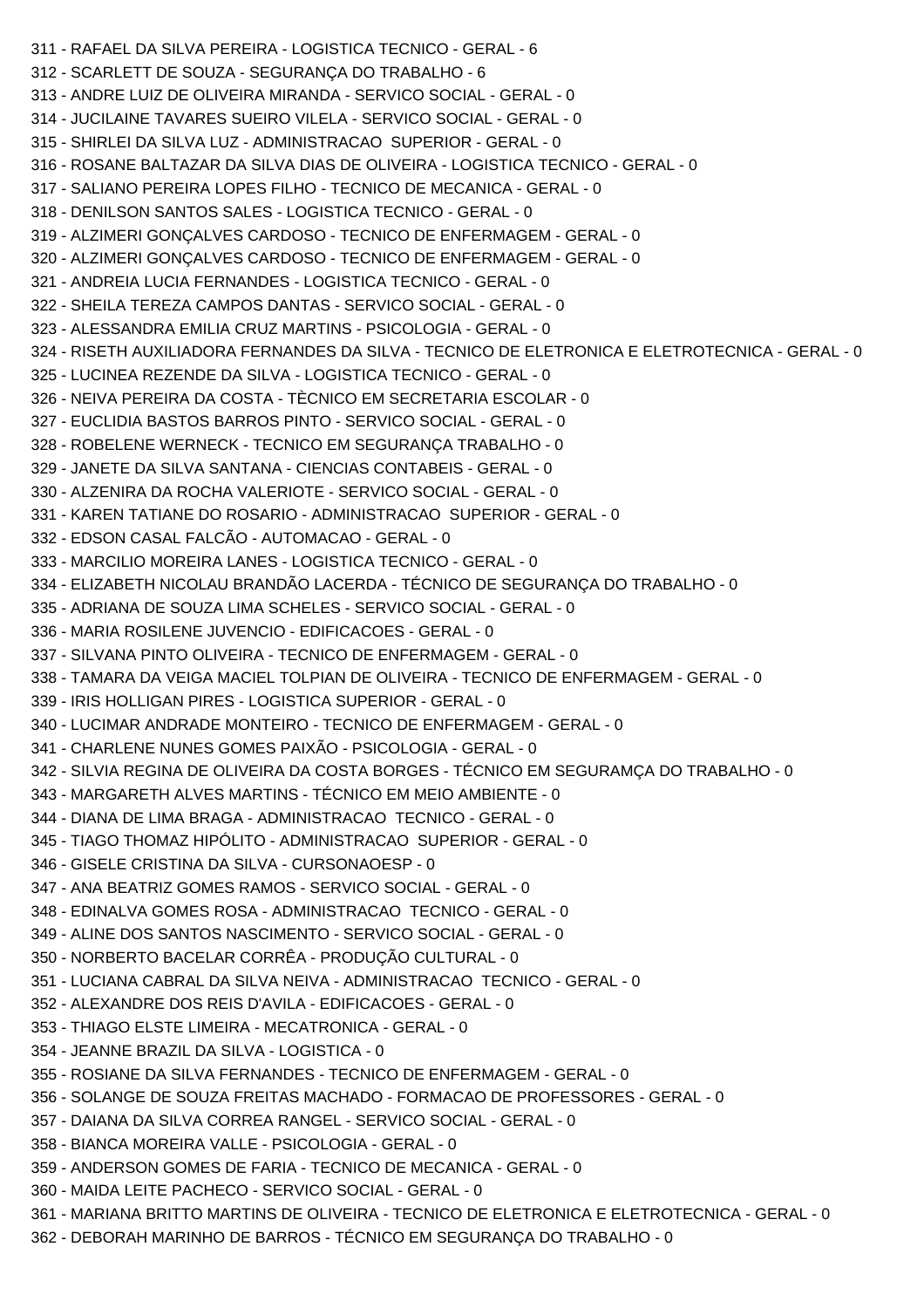363 - GUILHERME SANTOS SOARES - MECATRONICA - GERAL - 0 364 - CÍNTIA MARTINGIL DA SILVA - PSICOLOGIA - GERAL - 0 365 - NARAYANA SANTANA MATTA - SUPERIOR - 0 366 - GABRIELA LEITE MARINHO - PSICOLOGIA - GERAL - 0 367 - AMANDA TEREZINHA DE MENDONÇA MANHÃES - TECNICO DE ENFERMAGEM - GERAL - 0 368 - WALDINECI COSTA DE ABREU - LOGISTICA TECNICO - GERAL - 0 369 - DÉBORA ROMANO DOS SANTOS - SERVIÇO SOCAL - 0 370 - BIANCA DE BARCELOS CAMILO - TECNICO DE SEGURANÇA DO TRABALHO - 0 371 - IVANA SANTOS DA SILVA VIEIRA - SERVICO SOCIAL - GERAL - 0 372 - ARIÉLA DOS SANTOS GOMES - TECNICO DE ENFERMAGEM - GERAL - 0 373 - SABRINA SILVA DE PAULA - RECURSOS HUMANOS - GERAL - 0 374 - LEVY LEVY DE MATOS OLIVEIRA - PUBLICIDADE E PROPAGANDA - 0 375 - LUIANA LUIZA DA SILVA CUNHA - LOGISTICA TECNICO - GERAL - 0 376 - WELINGTON SANTOS DA SILVA - TECNICO DE ENFERMAGEM - GERAL - 0 377 - TAMIRES GUERRA DOS SANTOS - ADMINISTRACAO TECNICO - GERAL - 0 378 - ROGER RANGER CARDOSO DE LIMA - TECNICO DE MECANICA - GERAL - 0 379 - THIAGO JUSTINA LIMA - TECNICO DE ELETRONICA E ELETROTECNICA - GERAL - 0 380 - CRISLANE GOMES DA SILVA DÍDIMO - TECNICO DE ENFERMAGEM - GERAL - 0 381 - HELLEN MARTHA DE SANTANA FABRICIO SANTOS - ADMINISTRACAO SUPERIOR - GERAL - 0 382 - BRUNA CARVALHO DE OLIVEIRA - TECNICO DE ENFERMAGEM - GERAL - 0 383 - CAMILA CHIARETTI DA SILVA - LOGISTICA TECNICO - GERAL - 0 384 - HARDAN MACEDO - TECNICO DE MECANICA - GERAL - 0 385 - ARIADNE TRINDADE - PRODUÇÃO CULTURAL - 0 386 - LUIZA HELENA DOS SANTOS FERRO - EDIFICACOES - GERAL - 0 387 - TAIANI BARBOSA SILVA - LOGISTICA TECNICO - GERAL - 0 388 - CHEILA SILVA PINTO - AUTOMACAO - GERAL - 0 389 - JACKELINE CARVALHO FERREIRA - ADMINISTRACAO TECNICO - GERAL - 0 390 - VITOR DORNELLES DE MOURA - PRODUÇÃO CULTURAL - 0 391 - OHANA CAROLINE ALVES MACHADO - LOGISTICA TECNICO - GERAL - 0 392 - HAYANE CARDOSO DE ALMEIDA - ADMINISTRACAO SUPERIOR - GERAL - 0 393 - DAYANE MARCIANO DA SILVA - LOGISTICA TECNICO - GERAL - 0 394 - SINTILLA HECTA DA CUNHA - ADMINISTRACAO SUPERIOR - GERAL - 0 395 - ANDRÉ LUIZ VASCONCELOS RUST MACEDO - PETROLEO E GAS - GERAL - 0 396 - DANIELE CONCEIÇÃO SANTOS - ADMINISTRACAO SUPERIOR - GERAL - 0 397 - CAROLINA DE ANDRADE FIGUEIRA LIMA LOPES - PUBLICIDADE E PROPAGANDA - 0 398 - MANUELA SILVA OLIVEIRA - ADMINISTRACAO SUPERIOR - GERAL - 0 399 - MENDERSON DA SILVA CONRADO - TECNICO DE MECANICA - GERAL - 0 400 - YASMIN RODRIGUES PEREIRA - TÉCNICO EM SEGURANÇA DO TRABALHO - 0 401 - CHAYANY ROSA SILVA MORAES - LOGISTICA TECNICO - GERAL - 0 402 - SUELEN VIAL PINTO - ADMINISTRACAO SUPERIOR - GERAL - 0 403 - ROZANNA TAVARES SALES - SERVICO SOCIAL - GERAL - 0 404 - SUELEM GALDINO FERREIRA - AMBIENTAL - GERAL - 0 405 - JOANA POTYRA COSTA PINHEIRO - TECNICO DE MECANICA - GERAL - 0 406 - ALINE MONTEIRO DE ALMEIDA - PSICOLOGIA - GERAL - 0 407 - THAYNARA CRISTINA NUNES DE SOUZA - PSICOLOGIA - GERAL - 0 408 - MYLENA BRITTO PEREZ - PSICOLOGIA - GERAL - 0 409 - LUIANA SILVA DE SOUZA - AUTOMACAO - GERAL - 0 410 - ROSANA DE SOUZA - LOGISTICA TECNICO - GERAL - 0 411 - RONALD RIBEIRO ARAUJO - TECNICO DE MECANICA - GERAL - 0 412 - THAÍS BOTELHO NASCIMENTO MOTHÉ - ADMINISTRACAO SUPERIOR - GERAL - 0 413 - MAYARA DA SILVA ROSALINO - ADMINISTRACAO SUPERIOR - GERAL - 0 414 - GERLAYNE CELMO AMORIM - PSICOLOGIA - GERAL - 0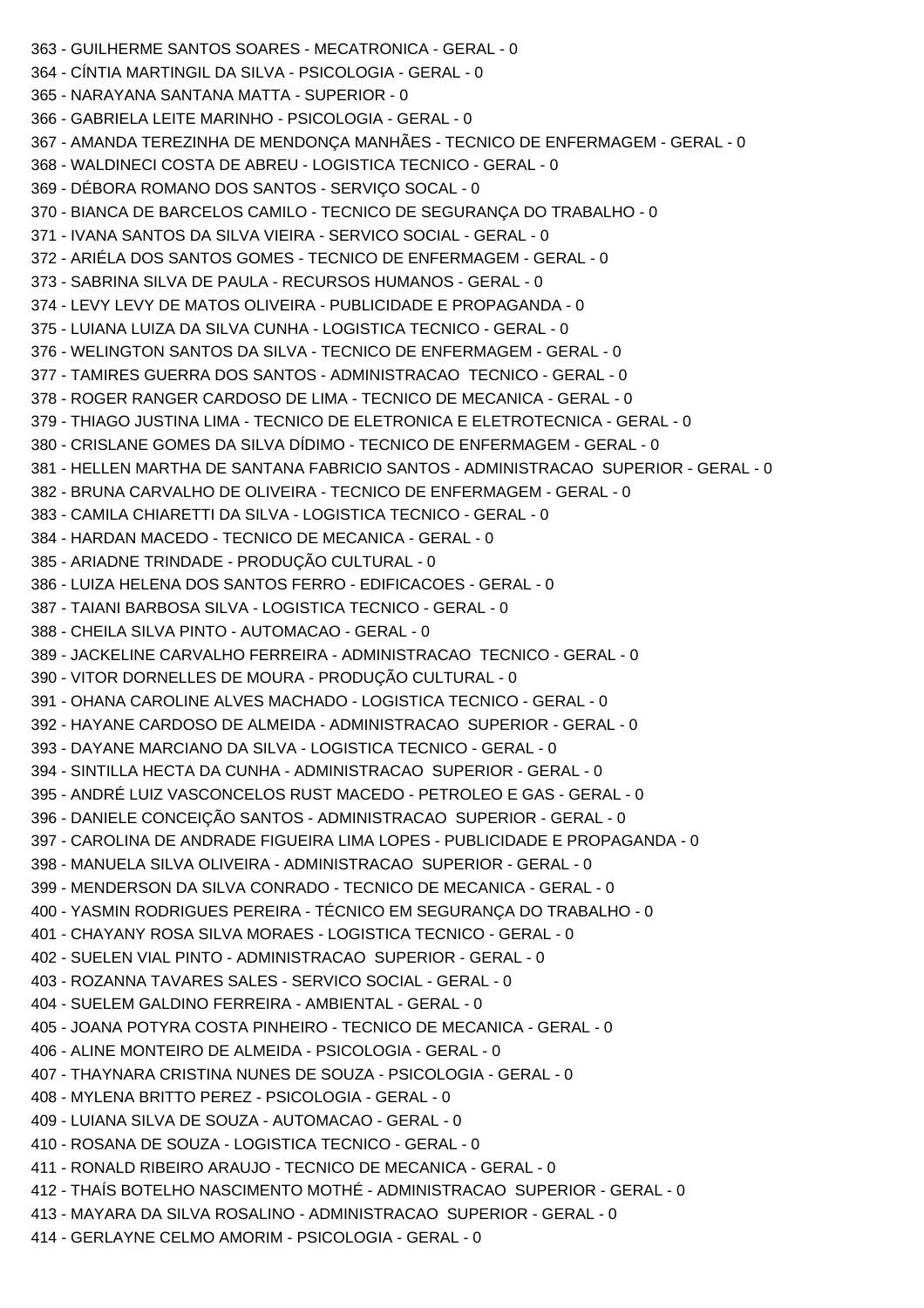```
415 - JESSYKA CUSTÓDIO DA SILVA NOBRE - PSICOLOGIA - GERAL - 0
416 - THAIS NUNES OFREDI - PSICOLOGIA - GERAL - 0
417 - RAFAEL DA SILVA LIMA - LOGISTICA TECNICO - GERAL - 0
418 - NATACHA ESPINDOLA DOS SANTOS - TECNICO DE SEGURANCA NO TRABALHO - 0
419 - SOLANGE DAUTO BRITO - LOGISTICA TECNICO - GERAL - 0
420 - KATHRYN GRIJÓ PINTO - ADMINISTRACAO SUPERIOR - GERAL - 0
421 - JUSSARA DA SILVA GUEDES - PSICOLOGIA - GERAL - 0
422 - RENATO MONTEIRO ROLI DOS SANTOS - TÉCNICO EM SEGURANÇA DO TRABALHO - 0
423 - MAYCON VIEIRA DA SILVA - LOGISTICA TECNICO - GERAL - 0
424 - FRANCILENE DA SILVA LOPES - ADMINISTRACAO SUPERIOR - GERAL - 0
425 - NATALIA TOROUQUELA CORREA NATALINI - ADMINISTRACAO SUPERIOR - GERAL - 0
426 - EVELIN SILVA MARTINS - RECURSOS HUMANOS - GERAL - 0
427 - DAIANA VIEIRA DE ANDRADE - TECNICO DE ENFERMAGEM - GERAL - 0
428 - KÍSSIA INDIO DO BRASIL BRAGA - ADMINISTRACAO SUPERIOR - GERAL - 0
429 - ANA CAROLINA CORE DUTRA - PSICOLOGIA - GERAL - 0
430 - TAYANA CALDAS DA CONCEIÇÃO MEDEIROS OLIVEIRA - RECURSOS HUMANOS - GERAL - 0
431 - RAFAELA DE SOUZA NASCIMENTO - SERVICO SOCIAL - GERAL - 0
432 - JULIANA JÉSSICA MOTTA GOMES - LOGISTICA TECNICO - GERAL - 0
433 - ANA RIBEIRO DO NASCIMENTO - TECNICO DE ENFERMAGEM - GERAL - 0
434 - SUYANY DA SILVA DIAS - PSICOLOGIA - GERAL - 0
435 - LEON MORENO DA SILVA - ADMINISTRACAO SUPERIOR - GERAL - 0
436 - ANA ELIZA DA SILVA CARDOSO GABRY - TECNICO EM PATOLOGIA - 0
437 - RAQUEL DOS SANTOS AZEVEDO - TECNICO DE MECANICA - GERAL - 0
438 - GÉSSICA DE JESUS BARROS - TÉCNICO DE SEGURANÇA DO TRABALHO - 0
439 - EVELYN LUCIA DA SILVA AGUM - AUTOMACAO - GERAL - 0
440 - THAIANNE POLONIA BUSTILHOS - PSICOLOGIA - GERAL - 0
441 - LUCAS CRESPO CORDEIRO BARBOSA - MECATRONICA - GERAL - 0
442 - FERNANDA SOUSA DA SILVA - ADMINISTRACAO SUPERIOR - GERAL - 0
443 - LIDIA BEATRIZ ABREU FERREIRA - AUTOMACAO - GERAL - 0
444 - CRISTIAN MONTEIRO TOMAZ - TECNICO DE MECANICA - GERAL - 0
445 - ESTELA GOMES DE OLIVEIRA LOBO - LOGISTICA TECNICO - GERAL - 0
446 - TAMIRES QUEIROZ DA CONCEIÇÃO - AUTOMACAO - GERAL - 0
447 - LEANDRO DALL AGNOL GONZALES - SEGURANÇA DO TRABALHO - 0
448 - GRAZIELLE FERREIRA BARBOSA ALCANTARA - COMUNICACAO SOCIAL - GERAL - 0
449 - ANGELYNA ELIZABETH ROHM DE ALMEIDA - AUTOMACAO - GERAL - 0
450 - RENATO DE SOUSA MASCARENHAS - PRODUÇÃO CULTURAL - 0
451 - ISABELLY ALAIDE DE MELO - MECATRONICA - GERAL - 0
452 - GLEISIANI DO ROSÁRIO CORRÊA - AUTOMACAO - GERAL - 0
453 - RAPHAEL GOMES PINHEIRO - MECATRONICA - GERAL - 0
454 - WILLIANS NOGUEIRA DIAS - TECNICO DE MECANICA - GERAL - 0
455 - HUDSON OLIVEIRA DA SILVA - TECNICO DE ELETRONICA E ELETROTECNICA - GERAL - 0
456 - LORENA CARVALHO DE PAULA - ADMINISTRACAO SUPERIOR - GERAL - 0
457 - EWELYN DIAS BARCELOS - TÉCNICO EM MÊCANICA INDUSTRIAL - 0
458 - CAROLINE - TECNICO DE ENFERMAGEM - GERAL - 0
459 - HIAN BARBOSA SALES CANEMA - TECNICO DE MECANICA - GERAL - 0
460 - BRUNO NEVES AMADO - TECNICO DE QUIMICA - GERAL - 0
461 - MARCOS GUILHERME FERNANDES BRASIL - TECNICO DE MECANICA - GERAL - 0
462 - NAIARA CORREA MATIAS - COMUNICACAO SOCIAL - GERAL - 0
463 - KARINA EVELYN DE LIMA PAULO CYRIACO - ADMINISTRACAO SUPERIOR - GERAL - 0
464 - MERIELEN DE SOUZA GRAÇA - ADMINISTRACAO SUPERIOR - GERAL - 0
465 - ARTHUR DE OLIVEIRA PENA - CIENCIAS CONTABEIS - GERAL - 0
466 - QUESIA ROSA CRUZ - TÉCNICO EM MEIO AMBIENTE/ TÉCNICO EM SEGURANÇA DO TRABALHO - 0
```